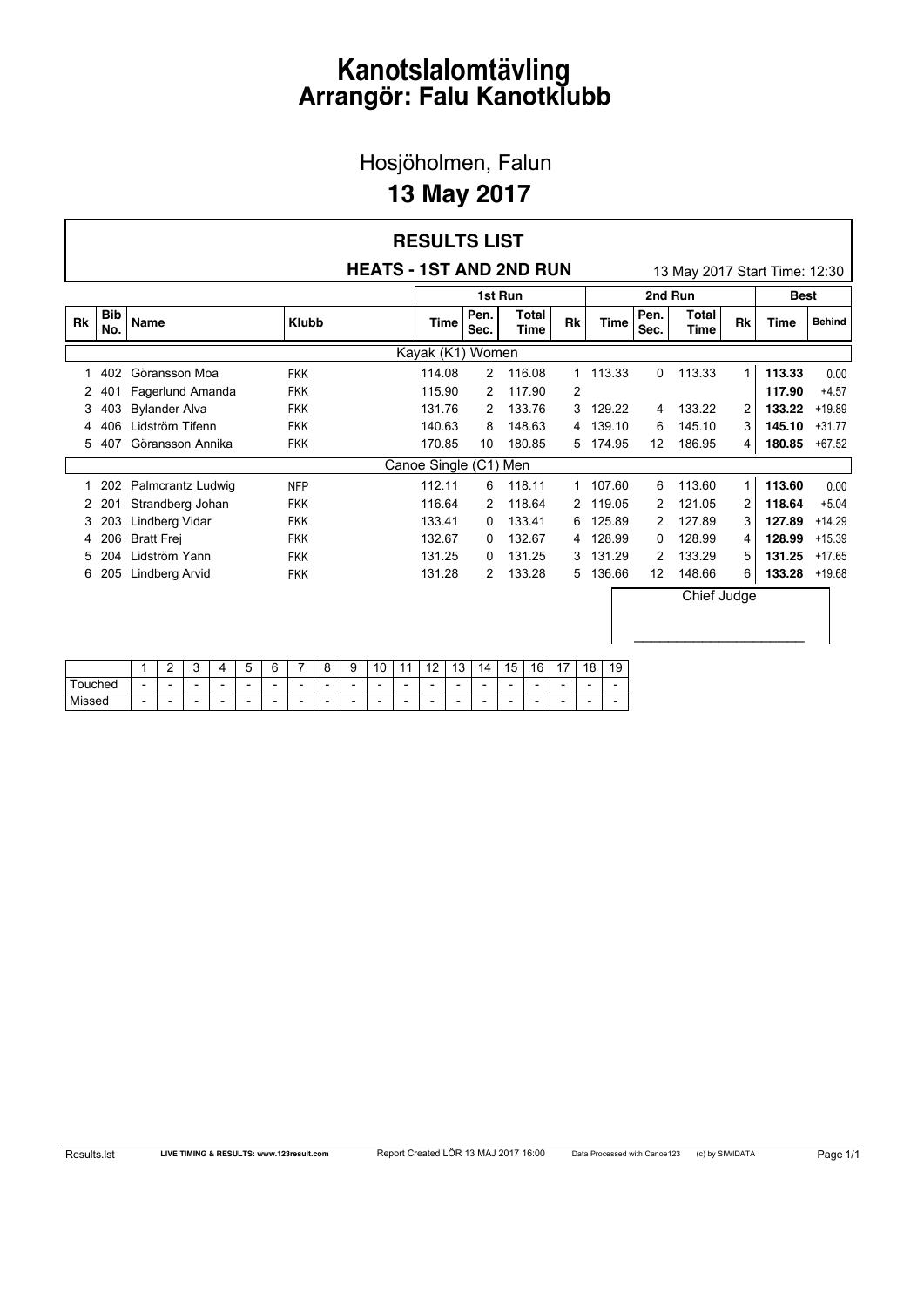Hosjöholmen, Falun

### **13 May 2017**

#### **HEATS - 1ST AND 2ND RUN** 13 May 2017 Start Time: 10:00 **RESULTS LIST 1st Run 2nd Run Best No. Name Klubb Time Pen. Sec. Total Time Rk Time Pen. Sec. Total Time Rk Time Behind**

| Rk | <b>Bib</b><br>No. | Name               | <b>Klubb</b> | Time              | Pen.<br>Sec. | <b>Total</b><br>Time | Rk           | Time   | Pen.<br>Sec. | Total<br>Time | Rk             | <b>Time</b> | <b>Behind</b> |
|----|-------------------|--------------------|--------------|-------------------|--------------|----------------------|--------------|--------|--------------|---------------|----------------|-------------|---------------|
|    |                   |                    |              | Kayak (K1) Men    |              |                      |              |        |              |               |                |             |               |
| 1  | 104               | Wahlén Fredrik     | <b>JKORK</b> | 95.13             | 0            | 95.13                | 1            | 91.31  | 2            | 93.31         | $\mathbf{1}$   | 93.31       | 0.00          |
| 2  | 102               | <b>Bratt Vidar</b> | <b>FKK</b>   | 95.55             | 0            | 95.55                | 2            | 95.41  | 2            | 97.41         | $\overline{c}$ | 95.55       | $+2.24$       |
| 3  | 101               | Strandberg Johan   | <b>FKK</b>   | 99.98             | 2            | 101.98               | 4            | 96.26  | 2            | 98.26         | 3              | 98.26       | $+4.95$       |
| 4  | 105               | Lindberg Vidar     | <b>FKK</b>   | 101.68            | 2            | 103.68               | 5            | 99.77  | 0            | 99.77         | 4              | 99.77       | $+6.46$       |
| 5  | 106               | Tegmark David      | <b>FKK</b>   | 100.93            | 0            | 100.93               | 3            | 99.81  | 4            | 103.81        | 5              | 100.93      | $+7.62$       |
| 6  | 107               | <b>Bratt Frei</b>  | <b>FKK</b>   | 105.80            | 0            | 105.80               | 6            | 104.80 | 2            | 106.80        | 7              | 105.80      | $+12.49$      |
|    | 108               | Lidström Yann      | <b>FKK</b>   | 107.96            | 0            | 107.96               | 7            | 106.23 | 0            | 106.23        | 6              | 106.23      | $+12.92$      |
| 8  | 109               | Lindberg Arvid     | <b>FKK</b>   | 106.77            | 50           | 156.77               | 12           | 106.54 | 2            | 108.54        | 8              | 108.54      | $+15.23$      |
| 9  | 115               | Svensson Patrik    | FFF          | 116.05            | 0            | 116.05               | 8            | 113.42 | 2            | 115.42        | 9              | 115.42      | $+22.11$      |
| 10 | 117               | Göransson Tommy    | <b>FKK</b>   | 132.14            | 0            | 132.14               | 9            | 131.04 | 0            | 131.04        | 10             | 131.04      | $+37.73$      |
| 11 | 116               | Karlsson Robert    | <b>KKSS</b>  | 131.64            | 4            | 135.64               | 10           | 133.00 | 0            | 133.00        | 11             | 133.00      | $+39.69$      |
| 12 | 111               | Fiander Ossian     | <b>NFP</b>   | 134.79            | 6            | 140.79               | 11           | 126.26 | 52           | 178.26        | 14             | 140.79      | $+47.48$      |
| 13 | 113               | Wernesson Erik     | <b>FKK</b>   | 150.57            | 54           | 204.57               | 13           | 160.45 | 6            | 166.45        | 12             | 166.45      | $+73.14$      |
| 14 | 118               | Glivberg Göran     | <b>KKSS</b>  | 203.52            | 56           | 259.52               | 14           | 172.40 | 4            | 176.40        | 13             | 176.40      | $+83.09$      |
|    |                   |                    |              | Canoe Single (C1) |              | Women                |              |        |              |               |                |             |               |
| 1  | 301               | Fagerlund Amanda   | <b>FKK</b>   | 132.11            | 2            | 134.11               | $\mathbf{1}$ | 120.88 | 0            | 120.88        | 1.             | 120.88      | 0.00          |
| 2  | 302               | Göransson Moa      | <b>FKK</b>   | 134.65            | 2            | 136.65               | 2            | 128.41 | 0            | 128.41        | 2              | 128.41      | $+7.53$       |
|    |                   |                    |              |                   |              |                      |              |        |              | Chief Judge   |                |             |               |

|              |                          | r<br>-                   | ∽                        |                          | ∽<br>◡                   | $\sim$<br>∽<br>∼         | __                       | ∽<br>⌒<br>u              | ◠<br>u                   | $\overline{A}$<br>v      | . .<br>и                 | $\sim$<br>. .            | 12<br>ں ا                | 14<br>и                  | 15                       | 16<br>◡                  | $\overline{A}$<br>. .    | 18                       | 19 |
|--------------|--------------------------|--------------------------|--------------------------|--------------------------|--------------------------|--------------------------|--------------------------|--------------------------|--------------------------|--------------------------|--------------------------|--------------------------|--------------------------|--------------------------|--------------------------|--------------------------|--------------------------|--------------------------|----|
| iched<br>וור | ⌒<br>∽<br>◡              | $\overline{\phantom{0}}$ | $\overline{\phantom{0}}$ | $\overline{\phantom{0}}$ | $\overline{\phantom{a}}$ | $\overline{\phantom{0}}$ | $\overline{\phantom{a}}$ | $\overline{\phantom{0}}$ | $\overline{\phantom{0}}$ | $\overline{\phantom{0}}$ | $\overline{\phantom{0}}$ | $\overline{\phantom{a}}$ | $\overline{\phantom{0}}$ | $\overline{\phantom{0}}$ | $\overline{\phantom{0}}$ | $\overline{\phantom{a}}$ | $\overline{\phantom{0}}$ | $\overline{\phantom{a}}$ | -  |
| .<br>טספו    | $\overline{\phantom{a}}$ | $\overline{\phantom{0}}$ | $\overline{\phantom{0}}$ | -                        | $\overline{\phantom{a}}$ | $\overline{\phantom{0}}$ | $\overline{\phantom{a}}$ | $\overline{\phantom{0}}$ | $\overline{\phantom{0}}$ | $\overline{\phantom{0}}$ | $\overline{\phantom{0}}$ | $\overline{\phantom{a}}$ | $\overline{\phantom{0}}$ | $\overline{\phantom{0}}$ | -                        | $\overline{\phantom{a}}$ | $\overline{\phantom{0}}$ | -                        | -  |

 $\_$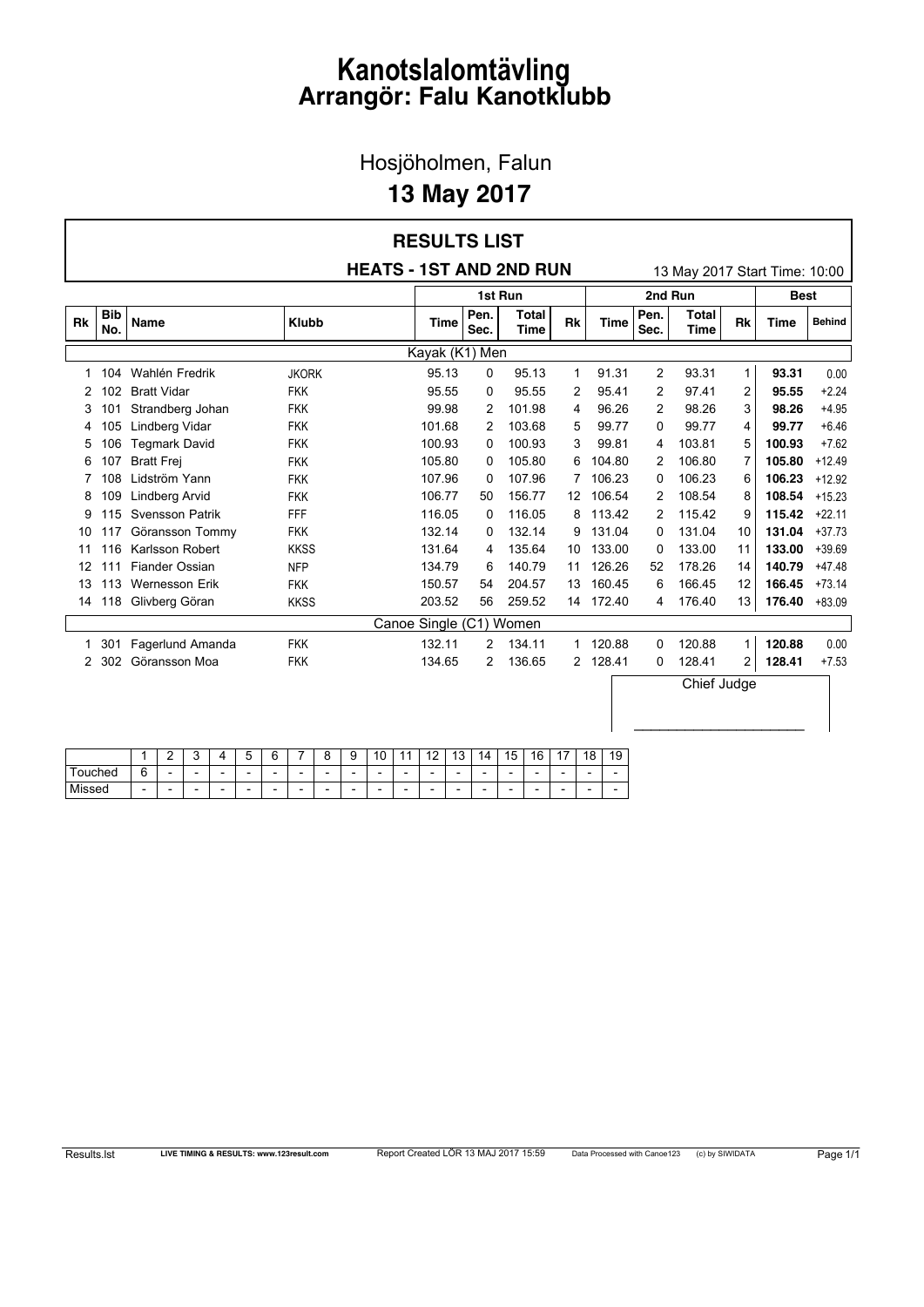Hosjöholmen, Falun

### **13 May 2017**

|              | <b>RESULTS LIST</b><br><b>CANOE DOUBLE MEN</b><br><b>2ND RUN</b><br>13 May 2017 Start Time: 13:15 |                          |                               |   |                          |                          |                          |                          |                          |                          |                          |                          |                          |                          |    |                          |                          |                          |                          |                          |                           |                      |               |
|--------------|---------------------------------------------------------------------------------------------------|--------------------------|-------------------------------|---|--------------------------|--------------------------|--------------------------|--------------------------|--------------------------|--------------------------|--------------------------|--------------------------|--------------------------|--------------------------|----|--------------------------|--------------------------|--------------------------|--------------------------|--------------------------|---------------------------|----------------------|---------------|
| Rank         | <b>Bib</b><br>No.                                                                                 |                          | Name                          |   |                          |                          |                          |                          |                          |                          | <b>Klubb</b>             |                          |                          |                          |    |                          | Category                 |                          | Rk                       | <b>Time</b>              | Penalty<br><b>Seconds</b> | Total<br><b>Time</b> | <b>Behind</b> |
| 1.           | 502                                                                                               |                          | Lindberg Arvid/Lindberg Vidar |   |                          |                          |                          |                          |                          | <b>FKK</b>               |                          |                          |                          |                          |    | C <sub>2</sub> M         |                          |                          |                          | 167.45                   | 62                        | 229.45               | 0.00          |
| $\mathbf{2}$ | 503                                                                                               |                          | Lidström Yann/Bratt Frei      |   |                          |                          |                          |                          |                          |                          | <b>FKK</b>               |                          |                          |                          |    | C <sub>2</sub> M         |                          |                          | 2                        | 151.51                   | 258                       | 409.51               | $+180.06$     |
|              |                                                                                                   |                          |                               |   |                          |                          |                          |                          |                          |                          |                          |                          |                          |                          |    |                          |                          |                          |                          |                          |                           | Chief Judge          |               |
|              |                                                                                                   |                          | 2                             | 3 | 4                        | 5                        | 6                        |                          | 8                        | 9                        | 10                       | 11                       | 12                       | 13                       | 14 | 15                       | 16                       | 17                       | 18                       | 19                       |                           |                      |               |
| Touched      |                                                                                                   | $\overline{\phantom{a}}$ | $\overline{\phantom{a}}$      |   | $\overline{\phantom{0}}$ | $\overline{\phantom{a}}$ | $\overline{\phantom{0}}$ | $\overline{\phantom{a}}$ | $\overline{\phantom{0}}$ | $\overline{\phantom{0}}$ | $\overline{\phantom{0}}$ | $\overline{\phantom{0}}$ | $\overline{\phantom{0}}$ | $\overline{\phantom{0}}$ | -  | $\overline{\phantom{a}}$ | $\overline{\phantom{0}}$ | $\overline{\phantom{0}}$ | $\overline{\phantom{0}}$ | $\overline{\phantom{0}}$ |                           |                      |               |
| Missed       |                                                                                                   | $\overline{\phantom{0}}$ | $\overline{\phantom{a}}$      |   | $\overline{\phantom{0}}$ | $\overline{\phantom{0}}$ | $\overline{\phantom{a}}$ | $\overline{\phantom{0}}$ | $\overline{\phantom{a}}$ | $\overline{\phantom{0}}$ | $\overline{\phantom{0}}$ | $\overline{\phantom{a}}$ | $\overline{\phantom{a}}$ | $\overline{\phantom{a}}$ | -  | $\overline{\phantom{a}}$ | $\overline{\phantom{a}}$ | $\overline{\phantom{a}}$ | $\overline{\phantom{0}}$ | $\overline{\phantom{a}}$ |                           |                      |               |